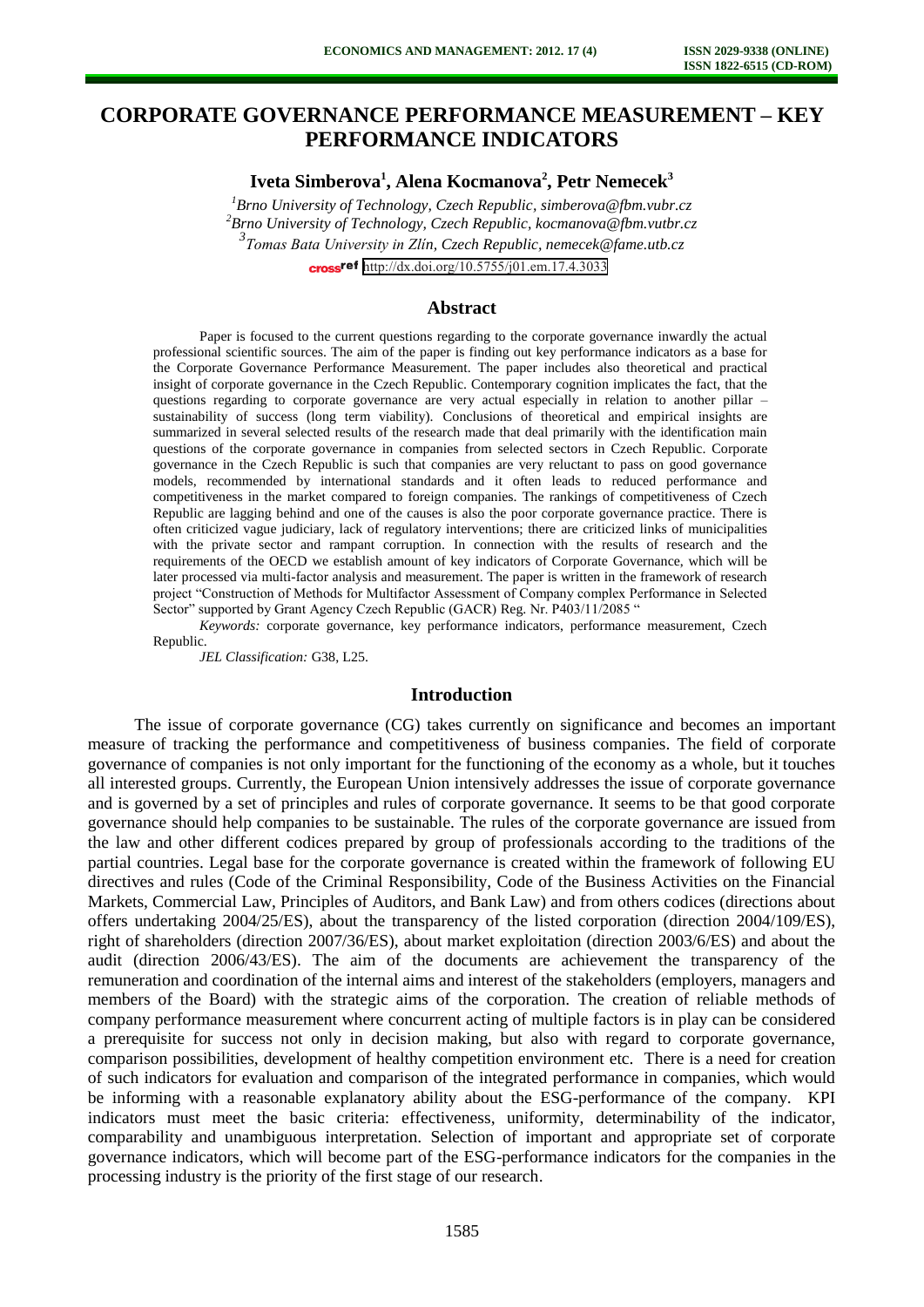**Research aim and research question:** to accomplish comparative analysis (literature review and key documents relevant to Corporate Governance) and to select set of the key performance indicators as a base for the appropriate corporate governance performance measurement in selected industrial sector.

**Research methodology:** logical, content analysis of scientific sources, situational analysis based on the comparative method.

# **Definition of Corporate Governance**

Corporate governance is defined by many of authors. Important publication in the field of corporate governance has been the work from authors Berle and Means (1933) where they analysed the impact of corporations and theirs managers influence not only on the venture but on the entire company. Mizruchi (2004) evaluated book of the authors: "In their book the authors warn against concentration of economic power of the emerging class of powerful professional managers who are isolated and protected against pressures from the shareholders, but also from society as a whole. Cadbury (1992) defines corporate governance: "system, whereby companies are managed and controlled. For management of the company are responsible statutory authorities. The responsibility of authorities includes setting up strategic goals, leadership pursuing these goals, control of management and information for shareholders about the performance of duty of economic manager". Keasley, Thompson and Wright (1997) defined CG as the complex of the structures, processes, cultures and systems, which stimulate successful progress of the company. New trends in corporate governance can be seen according to Kay, Silberston, (1999) in a single common goal, namely "to give the executive management the greatest possible freedom to develop longterm business in any way that seem them appropriate once they will have exactly specified responsibilities to all stakeholders involved in this business for their long-term performance. Herewith the hostile takeovers of companies will become really impossible; when from ownership of a majority share won't imply any rights for appointment of executive management."

According to ASX Principles of Good Corporate Governance and Best Practices Recommendations (2003) is corporate governance the system by which companies are directed and managed. It influences how the objectives of the company are set and achieved, how risk is monitored and assessed, and how performance is optimised. Good corporate governance structures encourage companies to create value (through entrepreneurism, innovation, development and exploration) and provide accountability and control systems commensurate with the risks involved.

The one of the general definition is issued from the documents of OECD Principles of Corporate Governance (2004), in which is CG define as progresses and processes according to that is the organization managed and controlled. Structure repair companies stress division of the rights and responsibility among various single parts organization, as are members board, managers, auctioneer et al. interested men, and establishes rules and progress for decision-making process (OECD, 2007). According to the OECD definition in KPGM CR (2005) "Corporate governance is a system by which is the company managed and controlled. The system defines the distribution of rights and responsibilities between stakeholders in society such as shareholders, executive management, statutory bodies, employees and customers or other interested person".

Monks and Minow (2008) focused on the structure and role of boards of directors and supervisory boards in corporations.

Corporate governance by authors Baker, Anderson (2010) examines the ways in which corporations are led, administered and controlled. Corporate governance also addresses the relations among different internal and external stakeholders as well as the processes of corporate governance that are designed to help the corporations to achieve their objectives. The centre of interest is such mechanisms and provisions that are designed to help to reduce or eliminate the problem of conflict of interest.

Deakin and Monks (see What is corporate governance? Defining corporate governance., 2012) said that corporate governance is about how companies are directed and controlled. Good governance is an essential ingredient in corporate success and sustainable economic growth. Research in governance requires an interdisciplinary analysis, drawing above all on economics and law, and a close understanding of modern business practice of the kind which comes from detailed empirical studies in a range of national systems.

Corporate governance (CG) is one key element in improving economic efficiency and growth as well as enhancing investor confidence. Corporate governance involves a set of relationships between a company's management, its board, its shareholders and other stakeholders. Corporate governance also provides the structure through which the objectives of the company are set, and the means of attaining those objectives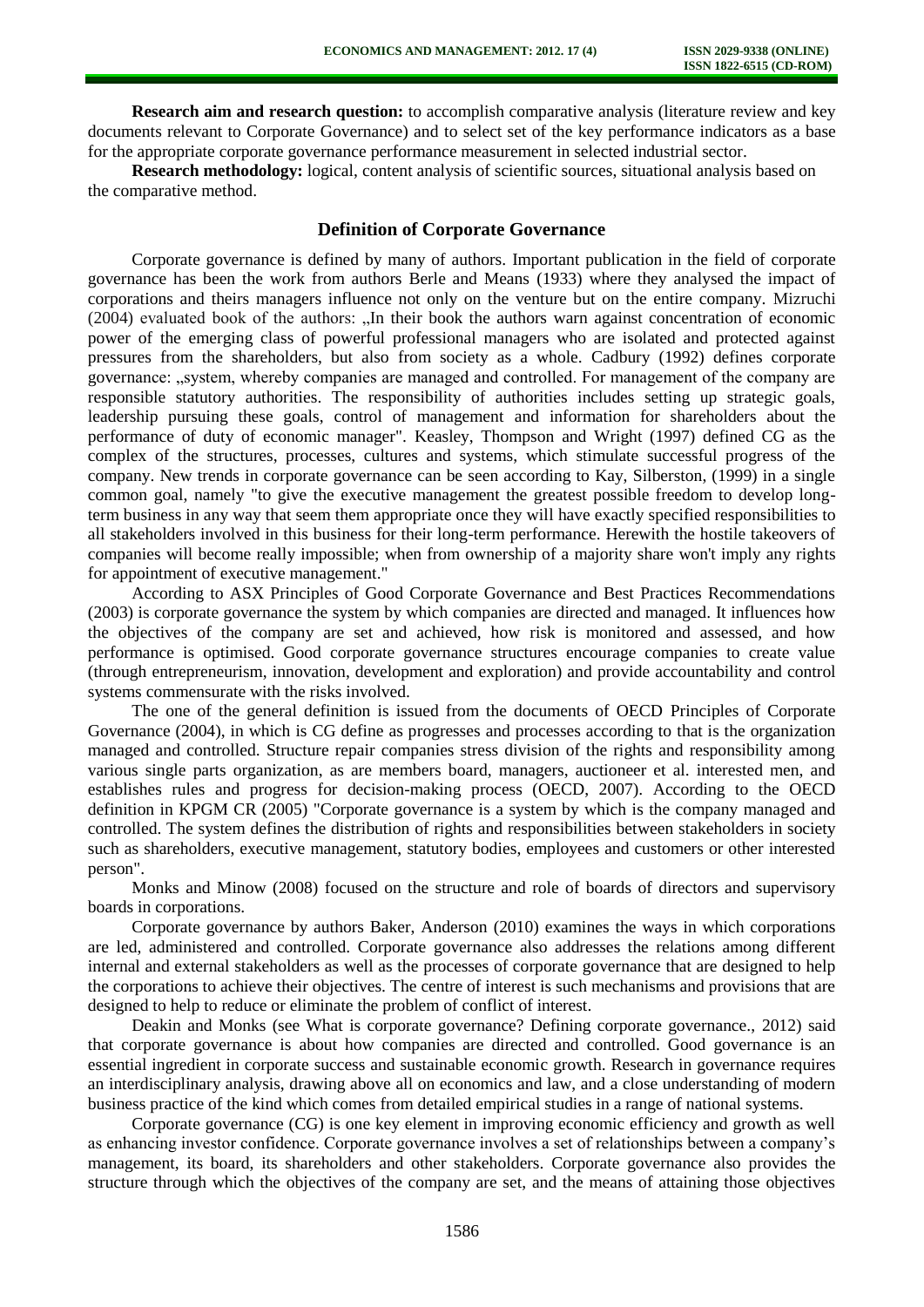and monitoring performance are determined. The term "Corporate Governance" and its definition vary from country to country and reflect cultural differences. Although CG is defined differently in the variety of national economies, in basic level it includes following items: the mechanisms by which corporate managers are held accountable for corporate management and performance and the mechanism by which business is organized, directed, and controlled. (Krivogorsky and Dick 2011).

## **The Conceptual Framework of Corporate Governance**

As we can see, there have been many opinions of different authors in the theoretical and practical sources analysis. In the past decades the various instruments have been introduced, involved in the corporate governance, either the reports discussing the risks and deficiencies of the companies and the codes of the good governance and management, the recommendations, setting the objective of more efficient governance and management of the companies. Besides the improvement of the effectiveness and company performance their objective is also to protect the owners, shareholders, creditors and other stakeholders. These recommendations contain the best practices, empirically verified codes of conduct (decision-making, target identification), facilitating the company to enhance higher efficiency.

The first four key documents, as specified by Kislingerova and Novy (2005), have their roots in the Great Britain. The last document, so-called OECD Principles, is the result of the effort to introduce an internationally recognized document without explicitly defined field of action, which the individual states could join voluntarily. The basic documents (Kislingerová and Novy, 2005): Cadbury Report, Greenbury Report, Hampel Report and Combined Code, Turnbull Report, OECD Principles of Corporate Governance.

*Cadbury Report*, published in 1992, presents the best practices and is involved in the financial aspects of the governance and management. Above all, it emphasizes the principles of the information openness, honesty and responsibility within the governance and management. The report comprehensively solves the relations of the parties in the company and introduces the best practices for their competence and conduct. The core components of the voluntary code, surnamed Cadbury Code, are as follows: a distinct division of the top management powers (mainly the post of the chairman of the board of directors must be separated from the post of CEO, or a strong independent element must figure in the board of directors), most of the members of the board must be the independent directors, the committee established for the remuneration of the members of the board must be formed by the majority of the non-executive directors, the board should appoint the audit committee, consisting of three non-executive directors as a minimum.

Another document, *Greenbury Report*, released in 1995, continued to keep up the tradition of the Cadbury report, and was interested in the remuneration of the top management members. The part of the Greenbury Report is also the best practice code, involved in the remuneration of the company directors, focusing mainly on: the formation, membership and role of the remuneration committees for the specification of the remuneration packets of the company directors, determinants of the remuneration policy for the executive directors and other managers, required level of data necessary for the shareholders as regards the details of the remuneration of directors as well as the fact whether the general meeting approval is necessary, duration of contracts on the post execution and specification of the compensation for the case of the cancellation in case of the inadequate results of the work of the particular director. Such recommendations were prepared especially in co-operation with large corporations; nevertheless, the principles can be applied to smaller companies as well.

*Hampel Committee,* established in 1996, was entrusted with the analysis of the impacts of the introduction of the previous recommendations and their re-formulation into the *Combined Code*. Against Cadbury and Greenbury reports, it primarily focused on the long-term increasing of the value of the interests of the shareholders, which was understood as the major objective. In comparison to previous two reports, focusing on the prevention of the abuse of the powers delegated to the management, this represented a fundamental shift. Another considerable step was the focus on the responsibility and audit. The board of directors bears the responsibility for the internal audit system development, which should guarantee (safeguard, monitor, protect) the investments of the shareholders. Moreover, the board of directors is responsible for all aspects of the risk management compared to mere financial audits recommended by Cadbury.

*Combined Code* was issued in 1998 for the first time, and is regularly updated. This code introduced the main and specific principles of the corporate governance, concerned with four areas: directors and board of directors, remuneration of directors, responsibilities and audit and relations with the shareholders. The code demands a clear division of responsibilities of the chairman, running the board, and the CEO, whose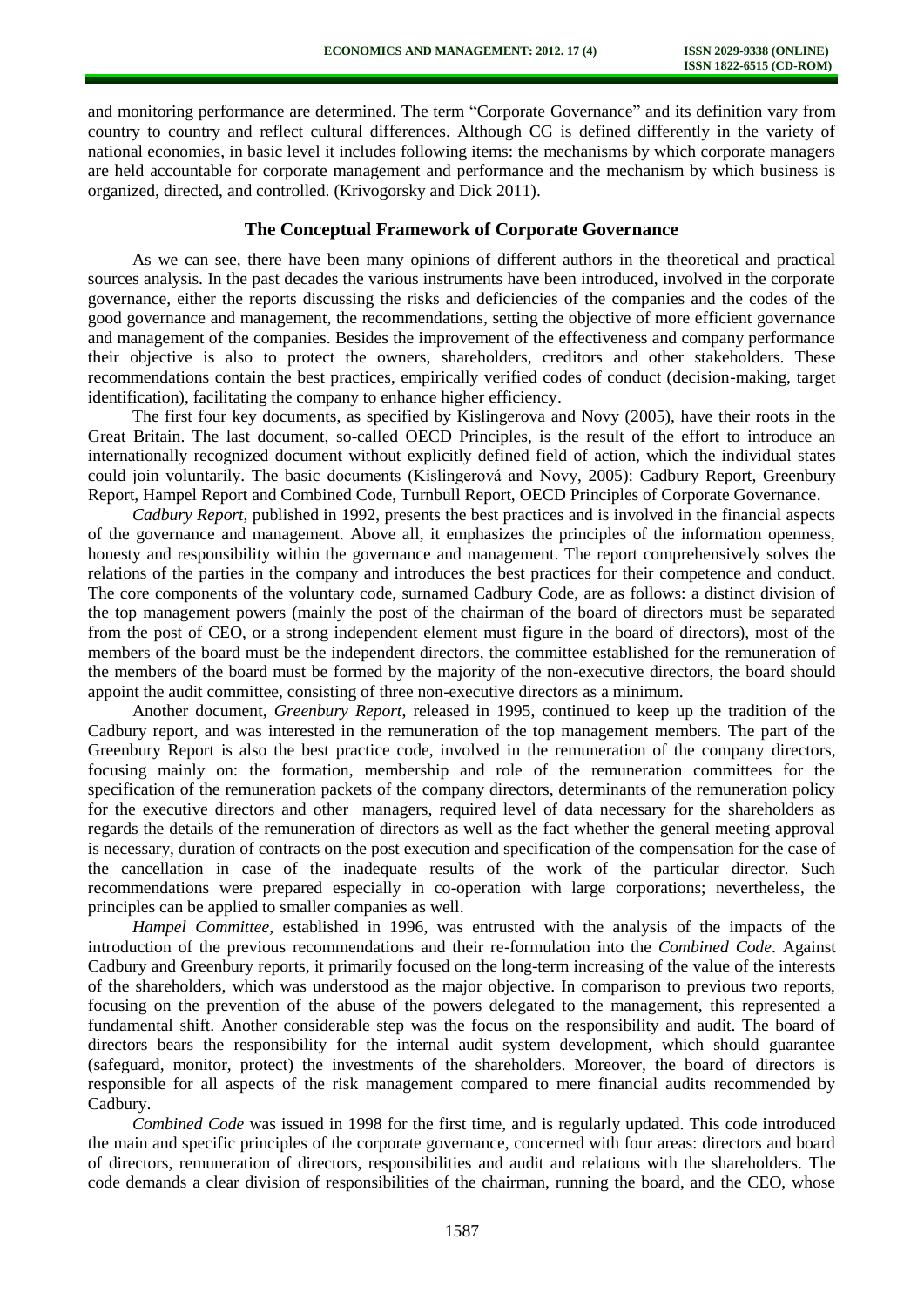main task should be the company's business. The roles of chairman and CEO should not be exercised by the same individual. Moreover, the code also discusses the procedure of the appointment of the board of directors, requirements to its development, re-election and assessment. The directors should be remunerated in a way attractive to them, able to keep and motivate them. Moreover, the code also formulates the financial reporting principle; the board must present a balanced and understandable assessment of the financial condition of the company's position and future prospects. Further, the board must also identify a clear system of the internal control, safeguarding the company's assets and the investments of the shareholders. The board shall establish an audit committee and shall maintain good relationships with the company auditors. The board shall also regularly inform the company shareholders.

In the year 1999 the Turnbull committee drew up a report "*Recommendation for Implementation of the Combined Code"*, containing 14 best practices and 45 conditions, which all companies, listed in the London Stock Exchange, had to satisfy. The recommendations of the Turnbull report informs directors of their obligation to describe in detail the contents of the internal audit, to regularly evaluate and review the efficiency, to issue the annual reports on the function of the mechanism and - provided that no system of the internal audit is established in the company - to regularly evaluate its need.

The *OECD Principles* were formulated on the basis of the mandate of the ministerial Council from the year 1998 and were adopted in the year 1999. The principles represent a set of the basic principles, which the managers and members of the boards of the companies should apply in relation to the public, stock exchange, shareholders, trade units and stakeholders. The OECD Principles pay the attention mainly to the following key problems of the governance and management of the corporations: representative democracy in the corporations, protection of the rights of the owners, investors and creditors, capital management, especially increasing and decreasing of the capital, providing of the information and transparency, monitoring and evaluation of the company performance, accounting and financial management, selfassessment of the members of the boards, influence of the informal regulation- culture, ethics. The list is not exhaustive; the principles solve the issue as a complex, and in our view they contain all relevant fields of the corporate governance.

In view of the fact that the principles of the management of companies are closely linked with the cultural aspects of a certain society (business ethics, legal environment), the OECD Principles are formulated rather generally with the fact that their implementation in the national level would take into consideration all these aspects, thus facilitating the establishment of the regulations best fitting the particular business environment. Nevertheless, the OECD endeavors to support the implementation of these principles in the regional level by the organizing of the so-called regional roundtables, creating the space for the open discussion and exchange of the information among the experts both from the public and private sector and decision-making bodies. The results of these discussions are the so-called White Books, containing the factual recommendations for the correct setting of the principles of the *Corporate Governance*. At present time, the roundtables for the following regions are organized: Asia, Eurasia, Latin America, Russia and South East Europe (Kudelkova, 2006).

The main OECD principles aim at: the provision of the effective legal and regulatory framework for the proper company management; protection and facilitation of the exercise of the rights of the shareholders; equitable treatment of the shareholders; enforcement of rights of the shareholders; arrangement of the disclosure and transparency of the information connected with the company, namely as regards its financial condition, ownership and company management; the responsibilities of the board of directors.

To harmonize the national CG codes a special forum was set up (*European Corporate Governance Forum*), presided by the Committee, with the participation of the prominent personalities involved in the issue of the *Corporate Governance* all over the Europe. The representatives of the member states, regulatory bodies, issuers, investors, academic world and other parties in the market participate. The forum was set up already in October 2004.

# **Corporate Governance in the Czech Republic**

The concept of corporate governance in the Czech Republic was almost unknown a decade ago and this was reflected in the practice. Recently, however, awareness and education in this field begins to improve, especially due to pressure from European Union and initiatives of institutions such as the Securities Commission, the Institute of administrative authorities (CIoD), Czech Institute of Company Secretaries and others. There are companies that are specialized directly on education and advisory in this field as e.g. CG Partners.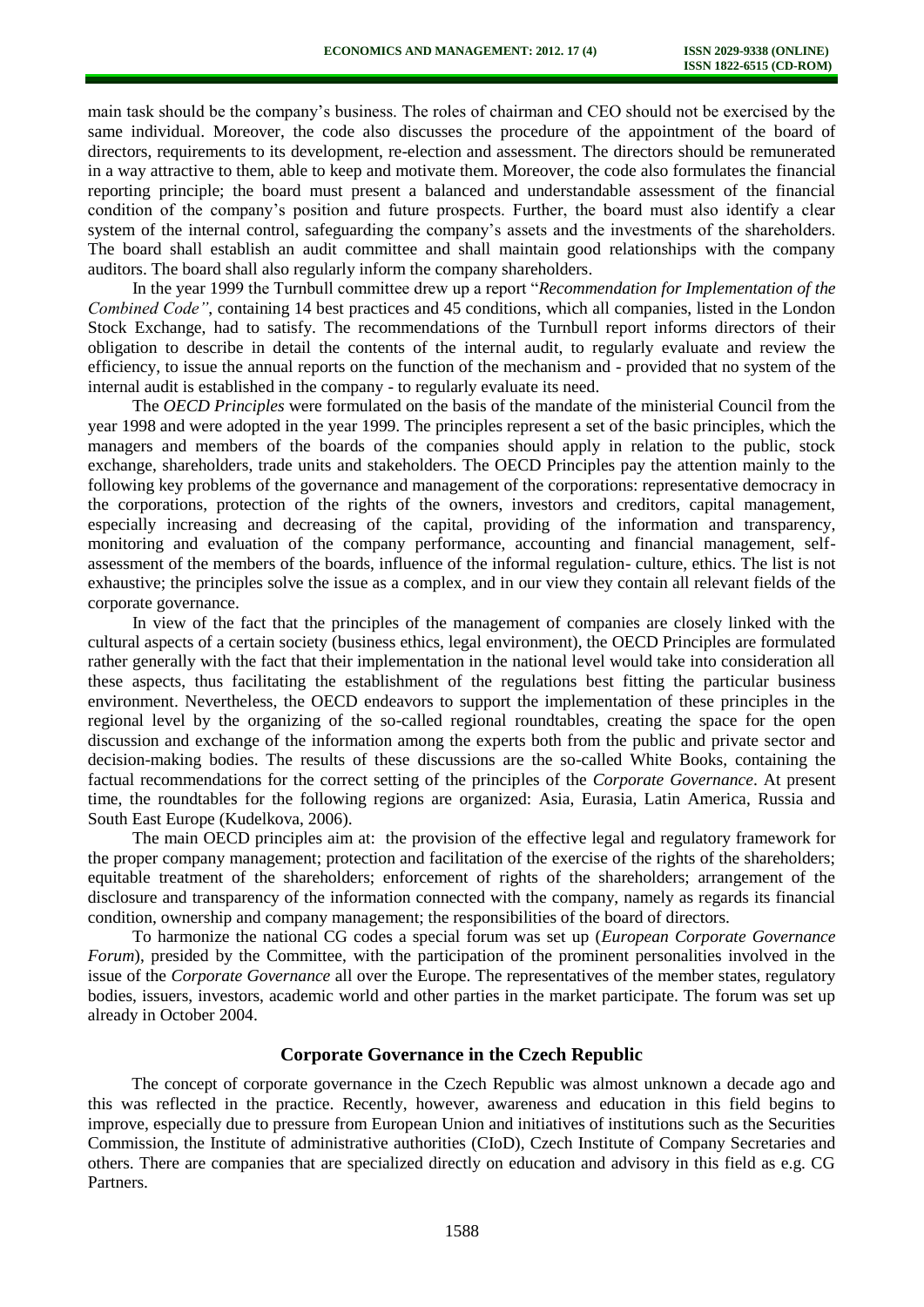The international standards *Corporate Governance* were applied in the national level within the framework of the Corporate Governance and Management Code. The corporate Governance and Management Code, based on the OECD principles, was released in the Czech Republic in the year 2001 for the first time; an amended version was published in 2004. The working group of the Securities Commission (Komise pro cenné papíry) under the supervision of Mr. Tomáš Ježek formulated the code. Mentioned code lays down a summary of the rules for the due practice of the governance and management of the company, some of them are already included in the rule of court of the Czech Republic. The code is intended especially for the companies traded in the public market; nevertheless, it is also the interest of other capital companies to follow the rules presented in the Code. The fundamental principles, upon the Code is based on, are as follows: personal responsibility of the executive directors, transparency of the acts of the board of directors, accountability of the governance and management by the shareholders, public and government. (Jezek, 2006)

In Czech Republic we may find companies that inclined to the Anglo-Saxon model, but also companies that inclined more to the German model. Important role in the ownership control of companies still play the banks. The current state of functioning of corporate governance shows some surveys from auditing firms and institutions, such as in 2005 the company KPMG ČR. The KPMG survey of corporate governance addressed 500 largest joint stock companies in the country. Total 76 members of supervisory boards responded and 166 members of the boards of directors from total of 242 public limited companies.



**Figure 1.** Number of members of the Corporate Governance in the ČR *Source:* KMPG, 2005

The KPMG survey (2005) shows that among the surveyed companies has a typical Board of Directors in CR three members, the second most usual number of members is five, see Fig 1. Typical supervisory board has three members or six members. Average number of members of administrative authorities (9.6) does not reach the values current in EU, where the average is (12.5) members (see Haspeslagh, 2005).

The average size of the Board observed in investigated joint stock companies is 4.1 members; the number of members of the Supervisory Board is 5.5. Typical is a Board with three members (45 %), typical Supervisory Board has three members (54 %).

The characteristic form of corporate governance in the Czech Republic, according to Blazek (1999) is the result of a specific form of voucher privatization method. Although the Czech model of corporate governance may commemorate the Anglo-Saxon model, it is different in many ways. Above all, it is the position of banks, which became after privatization significant owners, but also creditors of many enterprises. Confused capital market is another difference of the Czech model from Anglo-Saxon model of corporate governance. This could imply that the Czech model is rather similar to the German model, but there are also some differences. In the Czech model, however, due to lack of legal regulation is in many cases exactly the opposite situation. So, the chairman of the Board can be also one of the principal owners. Such an arrangement reduces the powers of the management and disrupts the integrity of management, but also reduces their responsibility for bad decisions.

According to Kavalir (2005) there is the level of good corporate governance plays an increasingly important role in the assessment and valuation of companies by investors. High importance of corporate governance comes from the fact that most large companies are owned by one group of people (owners) and governed by entirely different group of people (executive management). Adherence to the principles of good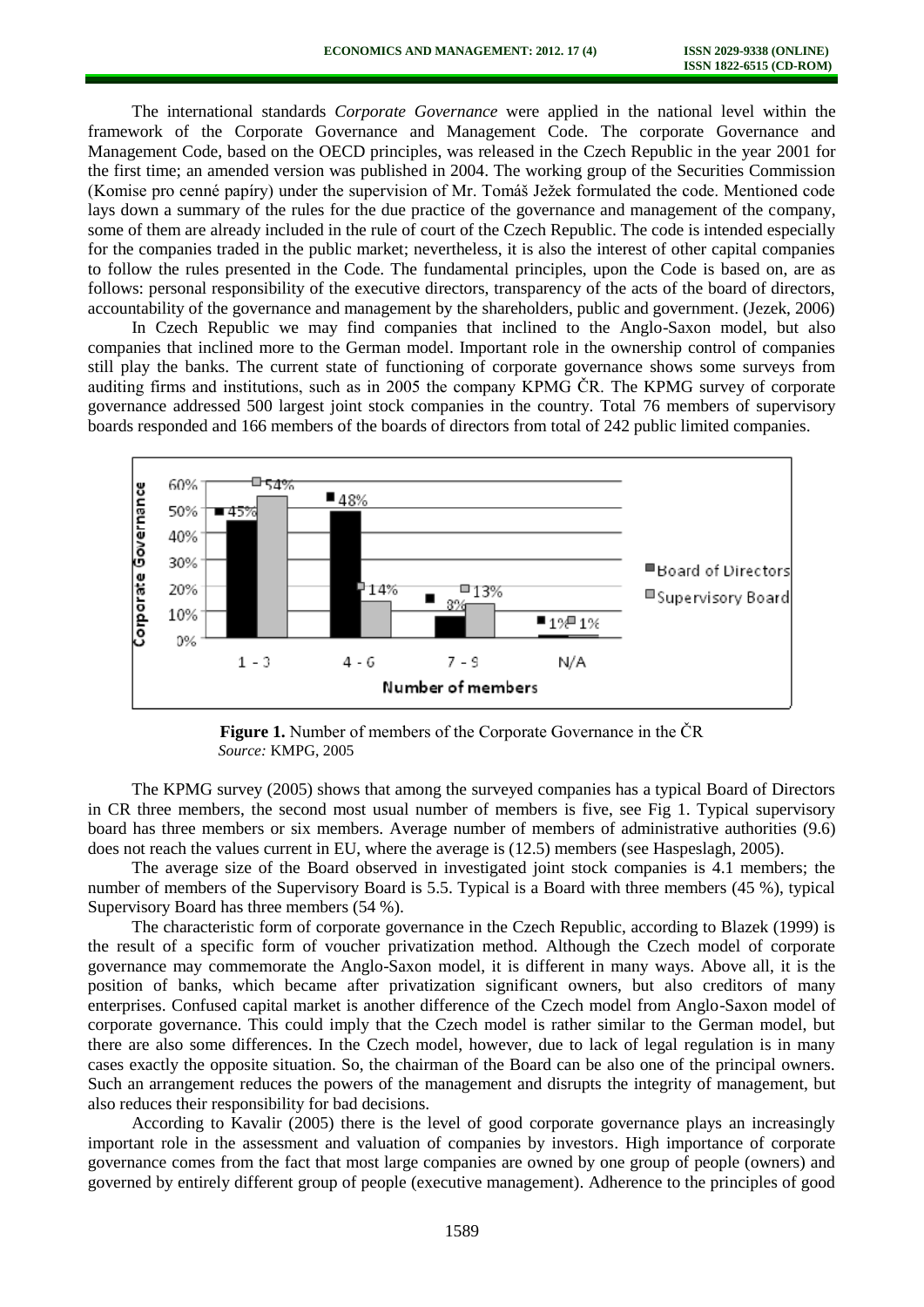governance is one factor that increases the owners' confidence in the executive management and contributes to the protection and development of their investment.

| <b>Indicator</b>          |                                                                                       | <b>Source</b>                                                               |
|---------------------------|---------------------------------------------------------------------------------------|-----------------------------------------------------------------------------|
| <b>Title</b>              | <b>Description</b>                                                                    |                                                                             |
| Management                | Frequency of the executive body sessions                                              | Corporate Governance and Management<br>Code                                 |
| Ownership concentration   | Concentration of owners – right to vote per<br>models                                 | The OECD principles of CG, Annex:<br>Indicators<br>of Corporate Landscape   |
|                           | Percentage distribution of the ownership per<br>various categories of the investors   | <b>OECD 2007</b>                                                            |
|                           |                                                                                       |                                                                             |
| Members of the board      | Number of members from the point of the                                               | Green Book - a governance<br>and                                            |
|                           | professional competences                                                              | management of the company in the<br>financial institutions and remuneration |
|                           | Percentage representation from the point of                                           | policy                                                                      |
|                           | the international representation<br>Percentage representation of the members          |                                                                             |
|                           | from the point of both sexes                                                          |                                                                             |
| Stakeholder effectiveness | Percentage representation of the independent<br>members                               | Corporate Governance and Management<br>Code                                 |
|                           | Separation of the posts CEO/chairman                                                  | <b>IFAC</b><br>(International<br>Federation<br>of                           |
|                           | Independency of the board members and                                                 | Accountants)<br>Corporate Governance and Management                         |
|                           | audit bodies                                                                          | Code<br><b>IFAC</b>                                                         |
|                           | Duration of the membership in the board                                               | <b>IFAC</b>                                                                 |
|                           | Remuneration of the board -stimuli                                                    | <b>IFAC</b>                                                                 |
|                           | Remuneration of the board – quantity of                                               | Recommendation<br>of<br>the<br>Council                                      |
|                           | bonuses                                                                               | 2009/385/EC<br>dated April 30, 2009,                                        |
|                           | Remuneration of the board – offer (purchase,                                          | amending<br>the<br>recommendations                                          |
|                           | sale of shares)                                                                       | 2004/913/EC and 2005/162/EC                                                 |
|                           | Remuneration of the board – quantity of<br>shares versus salary                       | <b>IFAC</b>                                                                 |
|                           | Remuneration of the board - long term and                                             |                                                                             |
|                           | short term obstacles                                                                  |                                                                             |
|                           | Percentage of women in the board                                                      |                                                                             |
|                           | Signs of the risk management and policy                                               |                                                                             |
|                           | implementation- division of competencies                                              |                                                                             |
|                           | for the risk management                                                               |                                                                             |
| Stakeholder engagement    | Frequency of the involvement of the<br>stakeholders                                   | <b>IFAC</b>                                                                 |
|                           | Existence of the mechanisms of the                                                    |                                                                             |
|                           | involvement of the stakeholders                                                       |                                                                             |
|                           | Methods of the responses to the feedback                                              |                                                                             |
|                           | from the stakeholders                                                                 |                                                                             |
| Conduct, litigation risk  | Records on the breaching of the regulations                                           | <b>IFAC</b>                                                                 |
| corruption                | and extra costs                                                                       |                                                                             |
|                           | Corruption in comparison to the percentage                                            |                                                                             |
|                           | of revenues in the region                                                             |                                                                             |
|                           | Corruption - number of the analyzed business                                          |                                                                             |
|                           | units                                                                                 |                                                                             |
|                           | Total sum spent on the correction, penalties,                                         |                                                                             |
|                           | expenses and putting out of operation<br>Payments to the state and the total value of |                                                                             |
|                           | the financial and subsistence contributions to                                        |                                                                             |
|                           | the political parties, politicians and allied                                         |                                                                             |
|                           | institutions                                                                          |                                                                             |
|                           | Right of vote equality                                                                |                                                                             |

**Table 1.** List of Selected Indicators of the Corporate Governance

*Source:* authors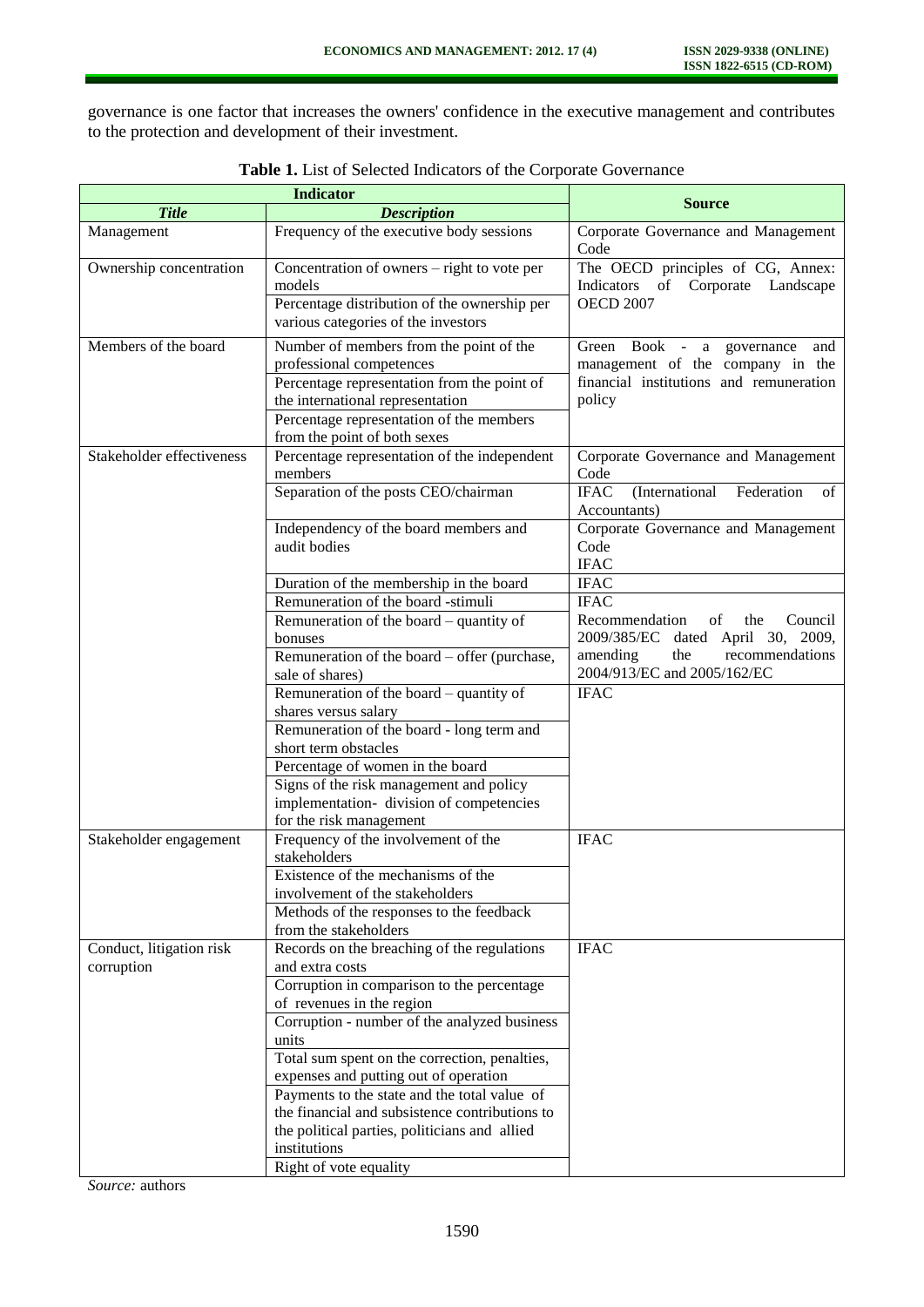Generally, various advisory sources exist for selection and application of the measures of performance and key performance indicators. An important aspect seems to be mainly the responsibility for performance to strategic objectives, including sustainable performance. This requires an understanding of causal relations between various activities and their impact on both financial and non-financial performance. The link to assessment and performance measurement is usually a feature of majority successful companies. Naturally, assessment and efficiency measurement arise in earlier stages of the identification of key impacts of sustainability and identification and monitoring of the progress towards the objectives. In the framework of the research project was paid attention into huge of sources to looking for appropriate set of corporate governance indicators. The results of the current monitoring of the indicators in the area of corporate governance can see in the table 1. Via comparative analysis were selected 5 areas of CG indicators, all of them are included mainly in key sources regarding to corporate governance (IFAC, Corporate Governance and Management Code, The OECD principles of CG and Green Book). There are descriptions of the indicators in the second column of the table 1, which could be base for the further sophisticated analysis of the key corporate governance indicators. Selection of key performance indicators depends on the industry in which the particular company is active. Our research will be focused on the selection of indicators for the processing industry. The results should be further empirically verified together with the verification of indicators from other spheres – economic, environmental and social.

### **Discussion**

Currently, the European Union intensively addresses the issue of corporate governance and is governed by a set of principles and rules of corporate governance. Corporate governance in the Czech Republic is such that companies are very reluctant to pass on good governance models, recommended by international standards and it often leads to reduced performance and competitiveness in the market compared to foreign companies (Bartes, 2011). The rankings of competitiveness of Czech Republic are lagging behind and one of the causes is also the poor corporate governance practice.

There is often criticized vague judiciary, lack of regulatory interventions; there are criticized links of municipalities with the private sector and rampant corruption. Freedom of corporate governance is impossible without compliance with legal requirements such as legal, economic, environmental and social, i.e. also ethical standards. The consequence of unethical behaviour is often a failure of governance.

Questions of the following research in the area of corporate governance concern about well-governed corporation and good practices (Klirova, 2008; Klirova, Kavalir, 2009; Krivogorsky, 2011), principles of good corporate governance (ethical approach-culture, society, organisational paradigm; balanced objectivescongruence of goals of all interested parties; each party plays his part-roles of key players: owners/directors/staff; a decision-making process is in place which is based on a model reflecting the above giving due weight to all stakeholders; stakeholders are treated with equal concern- albeit some have greater weight then others; accountability and transparency: to all stakeholders).

In 2010 a relation between CG and voluntary reporting from the point of stakeholders (e.g. investors, financial bodies, municipalities etc.) was investigated within the framework of our research project. One of the partial output is that the reporting seems to be another very essential tool for the improvement of the situation in the field of the Corporate Governance, especially making the contribution for the shareholders, interpreting - at the same time - the important data to the external stakeholders, such as investors, financial bodies etc. especially as regards the company performance evaluation.

#### **Conclusion**

Another key area, in which the research is interested, is the field of the sustainable success; this particular field is connected with the identification and construction of the key indicators in the environment, economic, social spheres and corporate governance.

In connection with the professional and scientific sources, results of research and the requirements of the environments it is now in the centre of the company performance monitoring necessary to establish key indicators of Corporate Governance (Kiernan, 2007; Kocmanova, Nemecek, 2009; Kocmanova, Hornugova Klimkova, 2010; Hrebicek, Stencl, Trenz, Soukupova, 2011; Chvatalova, Kocmanova, Docekalova, 2011; Kocmanova, Dočekalova, Němeček, Šimberova, 2011; Kocmanova, Dočekalová, 2012) which would be part of key performance indicators ESG and would characterize the global environmental, social and governance (Corporate Governance) issues that investors are considering in the context of corporate behaviour. The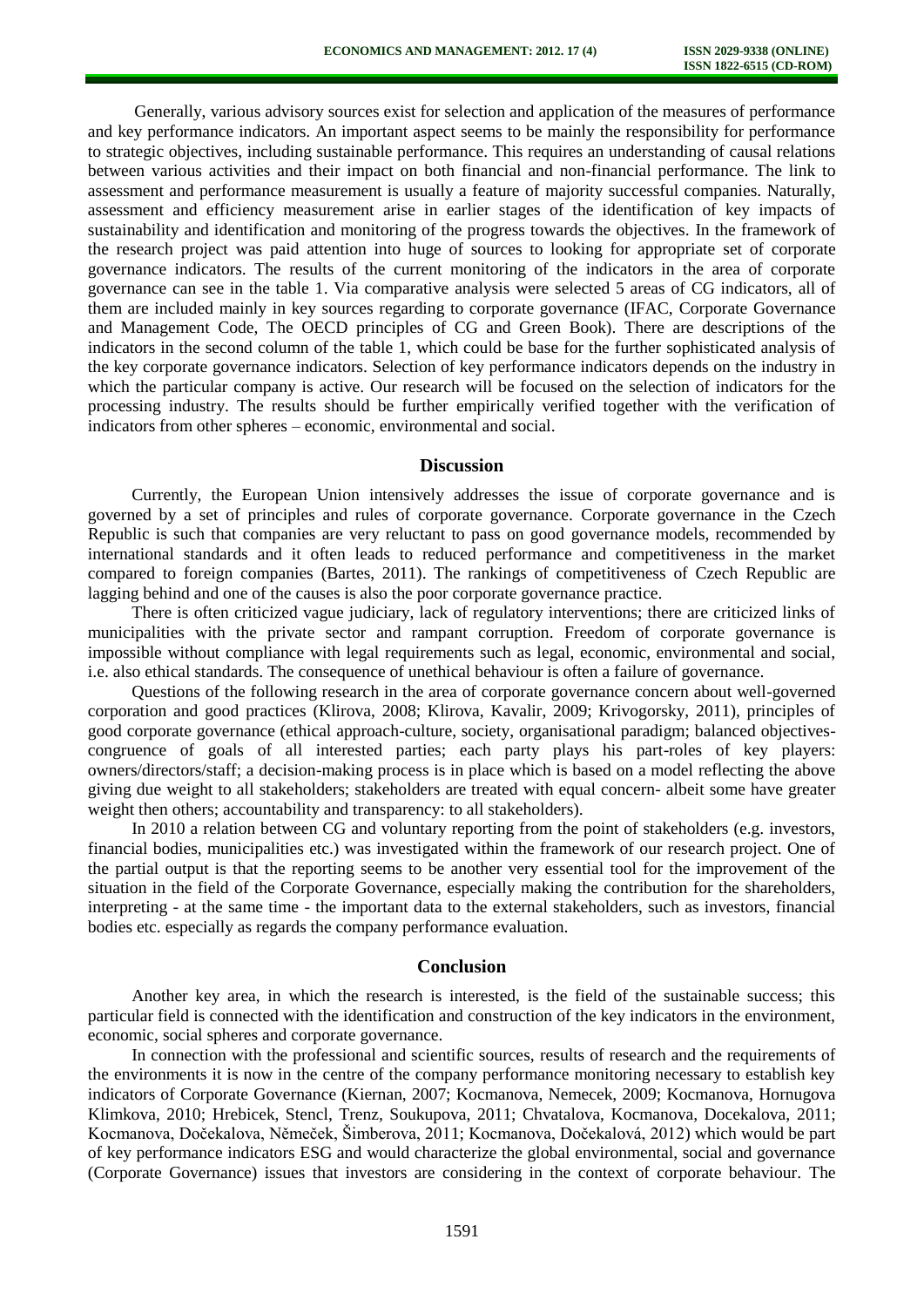sphere of the indicator construction seems to be simple at first glance; nevertheless, the identification and list of the indicators is a rather complex issue as various theoretical as well as practical starting points, mentioned e.g. also in this paper (such as cultural and national differences, time shift in the awareness of the corporate governance issues, best practices etc.) must be taken into account; furthermore, a question of the measurement of the individual indicators must be answered (clarification of the content from the point of the definiteness, setting of limits, specification of the measurement units etc.) and last, but not least, also the field of the overlapping of the individual indicators with other spheres (e.g. especially social sphere).

#### **References**

- 1. ASX Principles of Good Corporate Governance and Best Practices Recommendations (2003). [online] [cit. 2012- 02-06] Available from: [http://asx.ice4.interactiveinvestor.com.au/ASX0301/Principles of Good Corporate](http://asx.ice4.interactiveinvestor.com.au/ASX0301/Principles%20of%20Good%20Corporate%20Governance/EN/)  [Governance/EN/](http://asx.ice4.interactiveinvestor.com.au/ASX0301/Principles%20of%20Good%20Corporate%20Governance/EN/)
- 2. Baker, H. K., Anderson, R. (2010). Corporate Governance: A Synthesis of Theory, Research, and Practice. John Wiley & Sons, Inc. p. 5-6.
- 3. Bartes, F. (2011). Intelligence analysis The royal discipline of competitive intelligence. Acta Universitatis Agriculturae et Silviculturae Mendelianae Brunensis, 2011, roč. LIX, 7, 39-56.
- 4. Berle, A. A., G. C. Means (1933). The Modern Corporation and Private Property. New York: Macmillan.
- 5. Blazek, L. (1999). K problematice Corporate Governance. In Aktuální tendence podnikového hospodářství. p. 7. (To The Question of The Corporate Governance. In Topical Trends of Company Management).
- 6. Cadbury, A. (1992). In Kavalíř, P. Hodnocení corporate governance v České republice. Working Paper CES VŠEM. Working Paper CES VŠEM. [online]. No 14/2005. [cit.2012-02-06] Available from:<http://www.vsem.cz/data/docs/gf\_WPNo14.pdf >. s.2. (Corporate Governance Evaluation in the Czech Republic).
- 7. Combined Code [online]. Committee on Corporate Governance, 1998 [cit.2012-02-10]. Available from <http://www.ecgi.org/codes/documents/combined\_code.pdf>.
- 8. Corporate Governance Defined [online]. [cit. 2012-02-06]. Available from: <http://corpgov.net/?page\_id=3573>.
- 9. Greenbury Recommendations [online]. Greenbury Committee, 1995 [cit. 2012-02-10]. Available from: <http://www.kgsepg.com/project-id/3391-recommendations-greenbury-committee>.
- 10.The Greenbury Report on Directors' Remuneration. Accessmylibrary.com [online]. [cit. 2012-02-10]. Available from: [http://www.accessmylibrary.com/article-1G1-18298931/greenbury-reportdirectors-remuneration.html.](http://www.accessmylibrary.com/article-1G1-18298931/greenbury-reportdirectors-remuneration.html)
- 11.Hřebíček, J., Štencl, M., Trenz, O., Soukopová, J (2011). Corporate Performance Evaluation and Reporting, In International Conference on Environment, Economics, Energy, Devices, Systems, Communications, Computers, Pure and Applied Mathematics. USA: WSEAS Pres. pp.338-343.
- 12.Haspeslagh, P. (2005). Corporate Governance in Europe: What is the outlook? Heidrick and Struggles. com [online]. [cit. 2012-02-10]. Available from:http://www. mckinsey.com/governance.
- 13.Hampel Committee, Final Report [online]. Committee on Corporate Governance, 1997 [cit.2012-.02-10]. Available from: [http://www.ecgi.org/codes/documents/hampel21.pdf.](http://www.ecgi.org/codes/documents/hampel21.pdf)
- 14. Chvatalova Z., Kocmanova A., Docekalova, M. (2011). Corporate Sustainability Reporting and Measuring Corporate Performance. In Environmental Software Systems. Frameworks of eEnvironment. In Proceedings of 9th International Symposium on Environmental Software Systems (ISESS 2011). Brno: Springer. p. 454-460.
- 15. Jezek, T. (2006). Stále žhavější téma: správa a řízení společnosti. In.Corporate Governance aktuální problémy teorie a podnikové praxe: proceedings. Edited by Bazantová, I., Hraba, Z. p. 40-41. *Corporate Governance* - *Topical Issues of Company Theory and Practice: Proceedings*. (Still Hotter Subject: Corporate Governance and Management.).
- 16. Kavalir, P. (2005). Hodnocení corporate governance v České republice. Working Paper CES VŠEM. Working Paper CES VŠEM. [online]. No 14/2005. [cit.2012-02-06] Available from:<http://www.vsem.cz/data/docs/gf\_WPNo14.pdf >. s.2. (Corporate Governance Evaluation in the Czech Republic.)
- 17. Kay, J., Silberstone, A. (1999) Corporate Governance. *Corporate Governance*. Volume I. Aspects of corporate governance. Edited by Keasey, K.; Thompson, S.; Wright, M. p. 295.
- 18. Keasey, K., Thompson, S. and Wright, M. (1997). Corporate Governance: Economic, Management and Financial Issues, Oxford University Press.
- 19. Kislingerova, E., Novy, I. et al. (2005). Chování podniku v globalizujícím se prostředí. Praha : C.H. Beck, pp. 55- 64. (Corporate Conduct in Globalizing Environment).